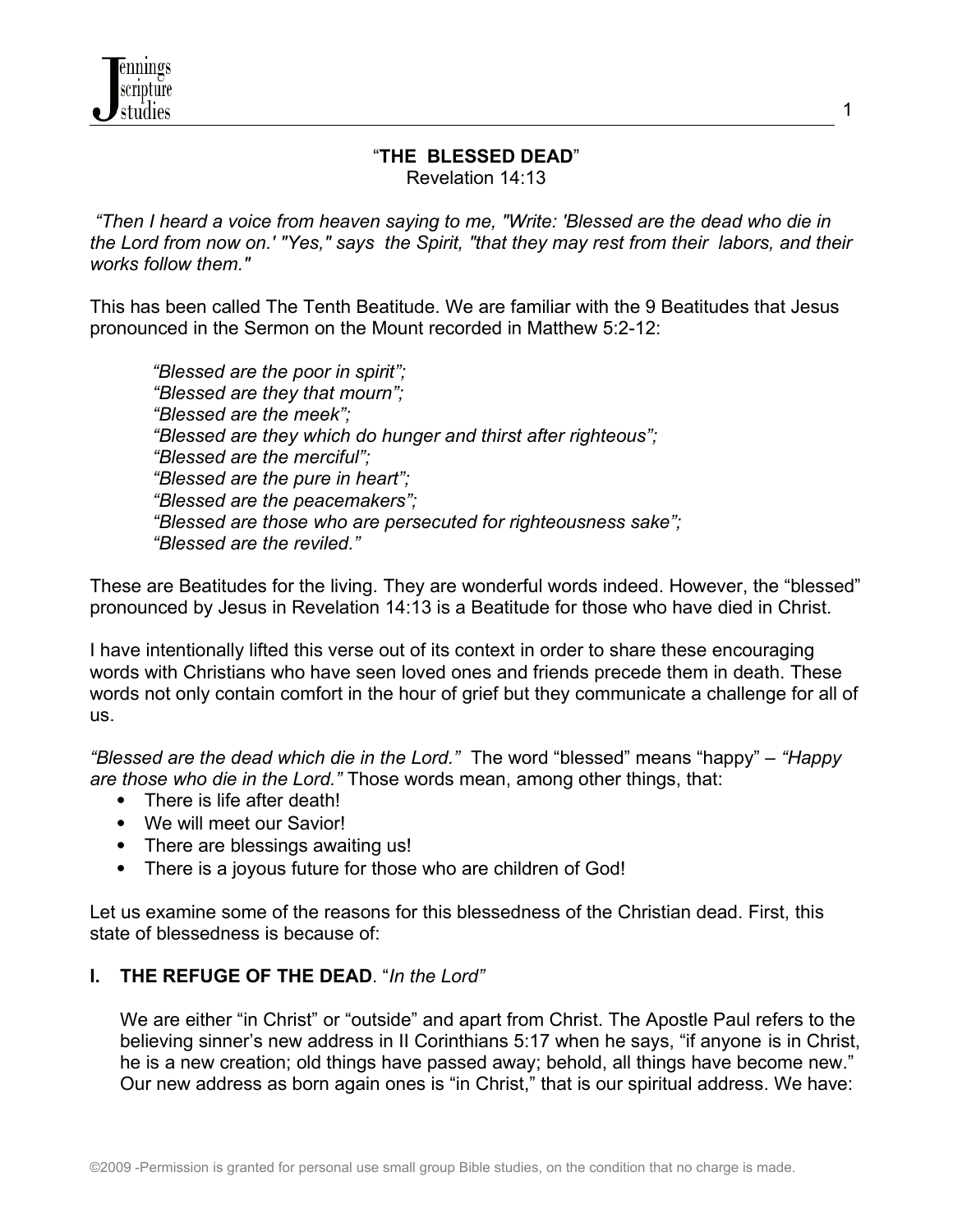

- A new position: "*In Christ*";
- we are new persons: "*a new creation*";
- we have a new perspective: "*old things have passed away; behold, all things have become new."*

 We enter into Christ when we believe the Gospel of Jesus Christ and receive Him as our Savior. He said, *"I am The door, by me if anyone enters in he shall be saved."* (John 10:9)

The following is an old hymn but it is my testimony as it was of the writer, Charles Wesley:

 *"Other refuge have I none; Hangs my helpless soul on thee: Leave, ah, leave me not alone, Still support and comfort me." All my trust on thee is stayed, All my help from thee I bring; Cover my defenseless head With the shadow of thy wing."*

If you have postponed sheltering your soul in Jesus Christ, I urge you today to flee to the Rock of Ages, the Lord Jesus Christ. He died to pay for your sin, he arose again to save and shelter you for eternity! Yes, *"Blessed are the dead who die in the Lord."* To be "in the Lord" is blessed here and hereafter!

Not only do we see the Refuge of the Dead in Revelation 14:13, but think also of the blessedness of:

## **II. THE REST FOR THE DEAD.** *"They rest from their labors."*

This secondary meaning of this statement has reference to the labor which is the common lot of all. "Six days you shall labor and do all your work." (Exodus 20:9) The Christian dead have ceased from their labor on earth in order to provide for their livelihood and that of their families. Rest from toil is sweet for the worker, the weary and the way-worn.

However, the primary reference to rest in Jesus' statement is to the rest of the Christian who has labored faithfully in the Lord's vineyard. In Matthew 21 Jesus told a parable about a man who had a vineyard and he said to his son, "Son, go, work today in my vineyard." (v.28) God has a vineyard and we are workers in it. We are to:

- labor faithfully as good stewards;
- labor obediently as good servants;
- labor courageously as a good soldiers.

As Augustine said, "We are immortal until our work on earth is done." Then someday, it will be said of us as it was said of King David in Acts 13:36 *"For David, after he had*